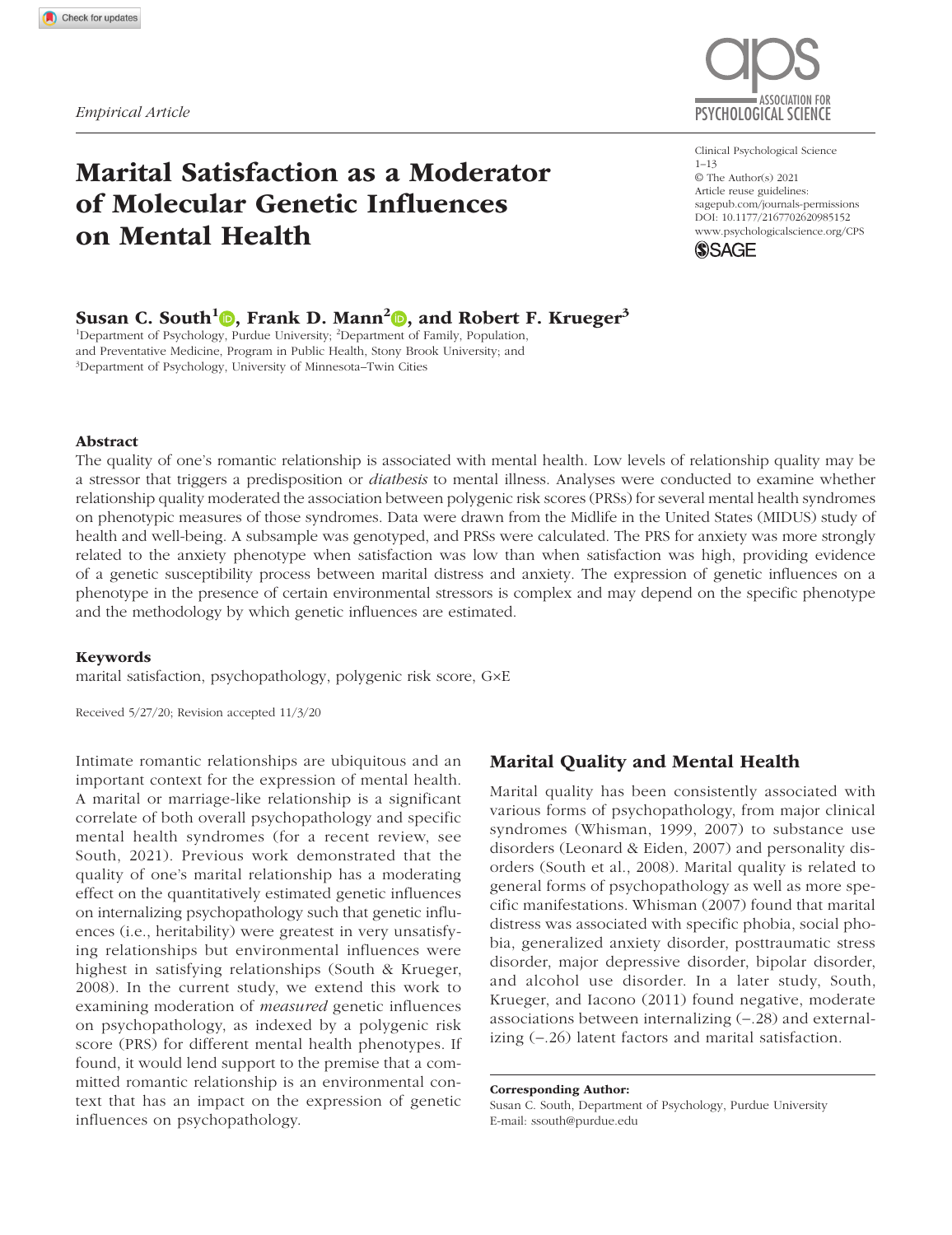Much of this work has been cross-sectional, thus it is difficult to conclude whether relationship quality leads to psychopathology or whether psychopathology has a negative impact on relationship functioning. Certainly, it is possible that one of the negative side effects of psychopathology may be interpersonally antagonistic behavior that drives away others (e.g., Coyne, 1976). The longitudinal research that does exist, however, provides evidence that for some disorders (e.g., depression, alcohol use disorder), lower satisfaction predicts greater likelihood of subsequent disorder (Whisman et al., 2006; Whisman & Uebelacker, 2009). This fits well in a Diathesis × Stress interaction model of psychopathology in that the stressful context of an unsatisfying and conflict-laden marriage may trigger psychopathology in an individual with enough loading on a *diathesis* for that form of pathology. A diathesis may encompass many things (from biology to physiology to cognitive factors), but one that has received much attention of late has been genetic influences, a topic we turn to next.

# Gene × Environment Interaction in Psychopathology Research

A wealth of twin, family, and adoption studies have conclusively demonstrated that almost every form of psychopathology has a nontrivial amount of genetic influence on variation in that syndrome within the population (Kendler, 2001; Plomin et al., 2013). It is well established at this point that almost any form of mental illness will most likely be explained by many genes of small effect size. The history of molecular genetic underpinnings of common forms of mental illness, however, is generally one of small effects, nonreplicated findings, or unknown mechanisms for the effects that are found (see McCarthy et al., 2014). Most recently, researchers have used sophisticated analytic techniques applied to whole genome sequencing. From this work, we know that the percentage of phenotypic variance explained by many genetic variants (i.e., single nucleotide polymorphisms [SNPs]) are small, particularly compared with heritability estimates (see Wray et al., 2014). One reasonable possibility is that genetic influences on a phenotype are contingent on an environmental stressor or trigger.

Beginning with advances in twin modeling almost two decades ago (Purcell, 2002), researchers were able to estimate genetic (and environmental) influences on a phenotype at different levels of a "moderator" variable that was putatively environmental (but often had some genetic influence as well). These biometric moderation models resulted in different heritability estimates at different levels of the moderator; they were interpreted as the clearest analogy to Gene × Environment (G×E) interaction. Much of this research was conducted in child or adolescent samples but was also extended to adult twin samples (e.g., Jarnecke & South, 2014; Racine et al., 2011; Young-Wolff et al., 2011). Previous work demonstrated that the estimated genetic influences on internalizing psychopathology (a latent factor encompassing variance that is common to major depressive disorder symptoms, generalized anxiety, panic, and the personality trait of neuroticism) were greatest among individuals in a distressed or conflicted marriage (*h* = 29%) but decreased linearly such that in a good marriage, genetic influences were almost nil (i.e., 5%; South & Krueger, 2008).

The different patterns of findings from this work closely mapped to different theoretical models of the etiology of personality and psychopathology (Dick, 2011; South et al., 2017). For instance, the heritability of phenotypes such as externalizing behavior is higher in "risky" environments such as negative peer groups or poor child-parent relationships or low socioeconomic status (Hicks et al., 2009; Tuvblad et al., 2006), which follows a diathesis-stress model of psychopathology. The work cited above on internalizing would also fit a diathesis-stress framework because it could be interpreted to suggest that genetic influences on psychopathology are "expressed" in the context of a distressed marriage. Another pattern of G×E that has been empirically observed is one in which genetic influences are greatest in the most advantaged (or least stressful) environments (see South & Krueger, 2011), a model often called *social push*. Finally, it is possible for genetic influences to be high at both ends of the environment (stressed and advantaged) and lowest at mean levels. This has been conceptualized as differential susceptibility (Belsky & Pluess, 2009; Ellis & Boyce, 2008) such that what is inherited is not propensity to psychopathology per se but a predisposition to malleability to the environment.

Proceeding roughly in tandem with studies of quantitative G×E were studies of measured candidate G×E. The history of candidate G×E studies is too long to cover adequately here, but reviews in the past decade generally concluded that the field is one of inconsistent replication at best when attempted, failed replication, or no replication attempts at all (Duncan et al., 2014; Duncan & Keller, 2011). More recently, researchers have turned to examining G×E interaction using PRSs. These scores are calculated by using the results from genomewide association studies (GWASs), which look for significant (family-wise error-corrected) associations between phenotypes and common SNPs (aka, point mutations) across all chromosomes. The results of these GWAS findings are then used in separate samples to create a PRS; the presence or absence of individual SNPs (chosen on the basis of specific *p* values) and associated effect sizes are multiplied and summed to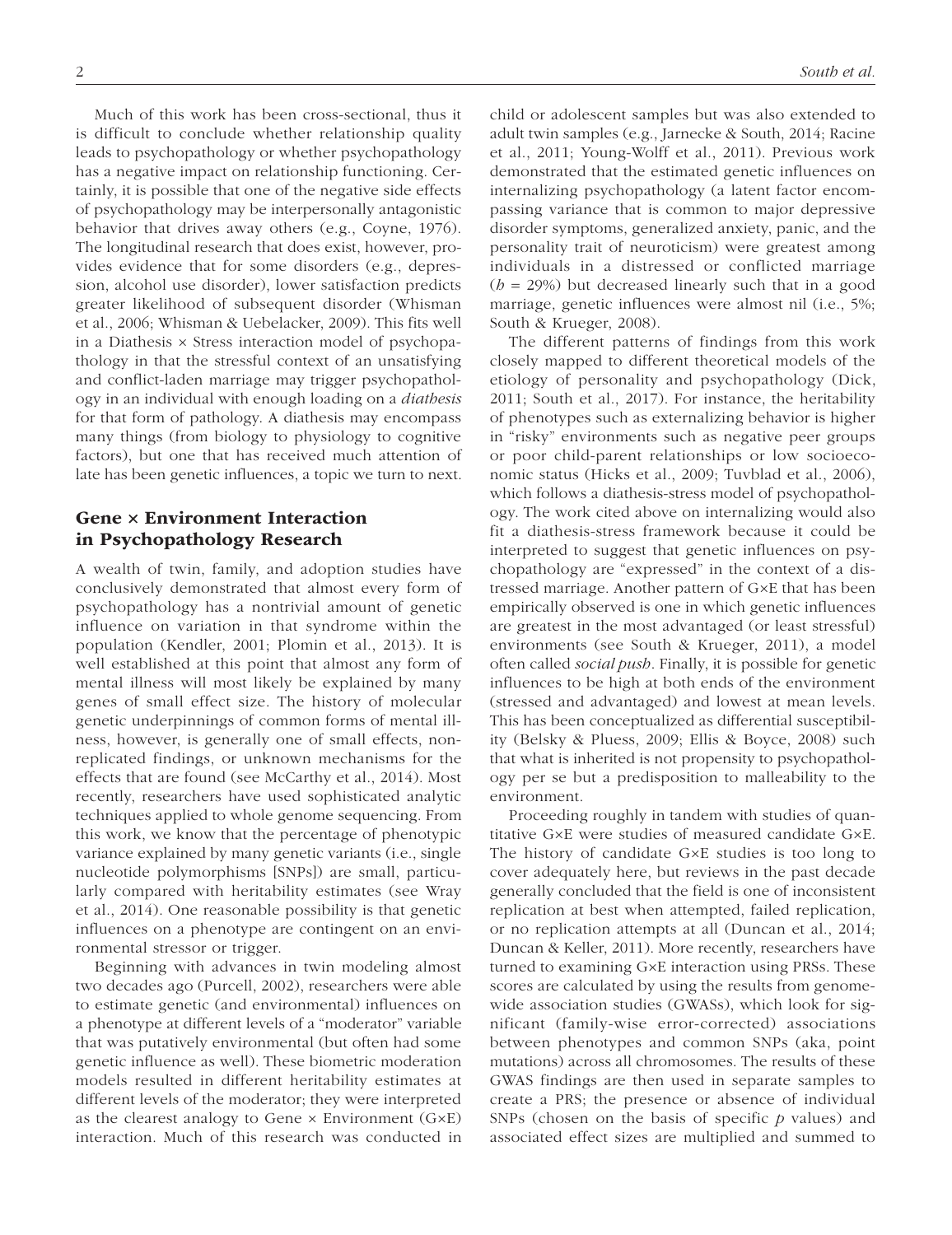create an individual PRS for each person, providing an individual-level genetic proxy for a phenotype (Choi et al., 2020). The PRSs tend to explain statistically significant but small amounts of variance (e.g., 0.46% in depression score; Colodro-Conde et al., 2018). Thus, researchers have begun to examine whether the PRS can explain greater variance in a phenotype at different levels of a moderator variable.

Several examples of these PRS × Environment interactions have now appeared in the literature, many focusing on depression. In these studies, researchers have used environmental stressors such as stressful life events (Arnau-Soler et al., 2019; Colodro-Conde et al., 2018; Mullins et al., 2016; Musliner et al., 2015), social support (Colodro-Conde et al., 2018), and childhood trauma (Mullins et al., 2016; Peyrot et al., 2018). Findings have been mixed; some studies have found significant interactions (Arnau-Soler et al., 2019; Colodro-Conde et al., 2018), some have reported no interactions (Musliner et al., 2015; Peyrot et al., 2018), and one reported an interaction in the unexpected direction (childhood trauma and lower PRS associated with depression; Mullins et al., 2016). No study that we know of has used romantic relationship functioning as a moderator of the PRS-phenotype link for depression or any other mental health phenotype. In a recent study, however, relationship status (in a relationship of any length) as a moderator of the PRS-phenotype link was used. In that study (Barr et al., 2019), there was a significant interaction between relationship status and PRS for each of the three phenotypes—drinking frequency, intoxication frequency, and dependence symptoms such that not being in a relationship increased the association between the PRS and each phenotype. This would suggest that aspects of romantic relationship functioning as a moderator in PRS × Environment interaction studies may be a fruitful area for further research.

## Current Study

The goal of the current study was to determine whether marital quality may serve as an important context for the expression of genetic influences on psychopathology. Specifically, we examined whether marital satisfaction moderates the association between the PRSs and measured phenotypes across a range of mental health syndromes. We focused on phenotypes for major depressive disorder, generalized anxiety, the personality trait of neuroticism, and alcohol use. Depression and generalized anxiety are two of the strongest correlates of marital quality; they are also common, highly prevalent disorders in the population (Kessler et al., 2005) and are highly comorbid with each other, and they form a lower-order factor of "distress" within a hierarchical, dimensional taxonomy of psychopathology (Kotov et al., 2017; Watson, 2009). Problematic alcohol use has been robustly associated with relationship problems (Leonard & Eiden, 2007). Neuroticism, although not a mental health phenotype per se, has been extensively modeled as an indicator of the internalizing spectrum of psychopathology (Hettema et al., 2006; Kotov et al., 2017), to the point of being considered the "core" of that domain (Clark, 2005). In fact, neuroticism is ubiquitous in its relations with almost all forms of psychopathology (Lahey, 2009).

We also decided to conduct exploratory analysis of a gender effect on the moderating effect of marital satisfaction. We had no a priori hypothesis as to how the moderating effect of marital satisfaction on the association between PRS and phenotype would differ between men and women. These analyses were conducted because there are important gender differences in the variables used in the current analyses. There is evidence of gender differences in the prevalence (e.g., depression is almost twice as prevalent in women than men; Kessler et al., 2005) and in the average levels (e.g., women have higher levels of neuroticism; South et al., 2018) of the phenotypes of interest. There are also very small but significant gender differences in levels of marital satisfaction (odds ratio = 1.07, women lower; Jackson et al., 2014). As others have noted, if men and women "differ in their exposure to environments that promote [mental illness risk] . . . G×E will contribute to gender differences in" that risk (Young-Wolff et al., 2011, p. 813). Thus, we tested the following hypotheses. First, for each of these phenotypes examined (depressive symptoms, anxiety symptoms, alcohol use and neuroticism), overall marital quality would moderate the association between PRS and phenotype such that the association between the PRS score and the phenotype will be stronger among those will low overall marital quality. Second, in an exploratory manner, we examined whether gender affects the interaction between PRS and marital satisfaction on the phenotype (three-way interaction).

## Method

## *Participants and procedure*

Data were drawn from the Midlife in the United States (MIDUS) project (Barry, 2014; Ryff & Krueger, 2018), a study of health and well-being that recruited individuals ranging in age from 25 to 74 years. MIDUS I, the first wave of data collection, lasted from 1995 to 1996 and consisted of 7,108 individuals; MIDUS II was conducted approximately 9 years later, from 2004 to 2006, and retained 4,963 (64.7%) of the original participants; a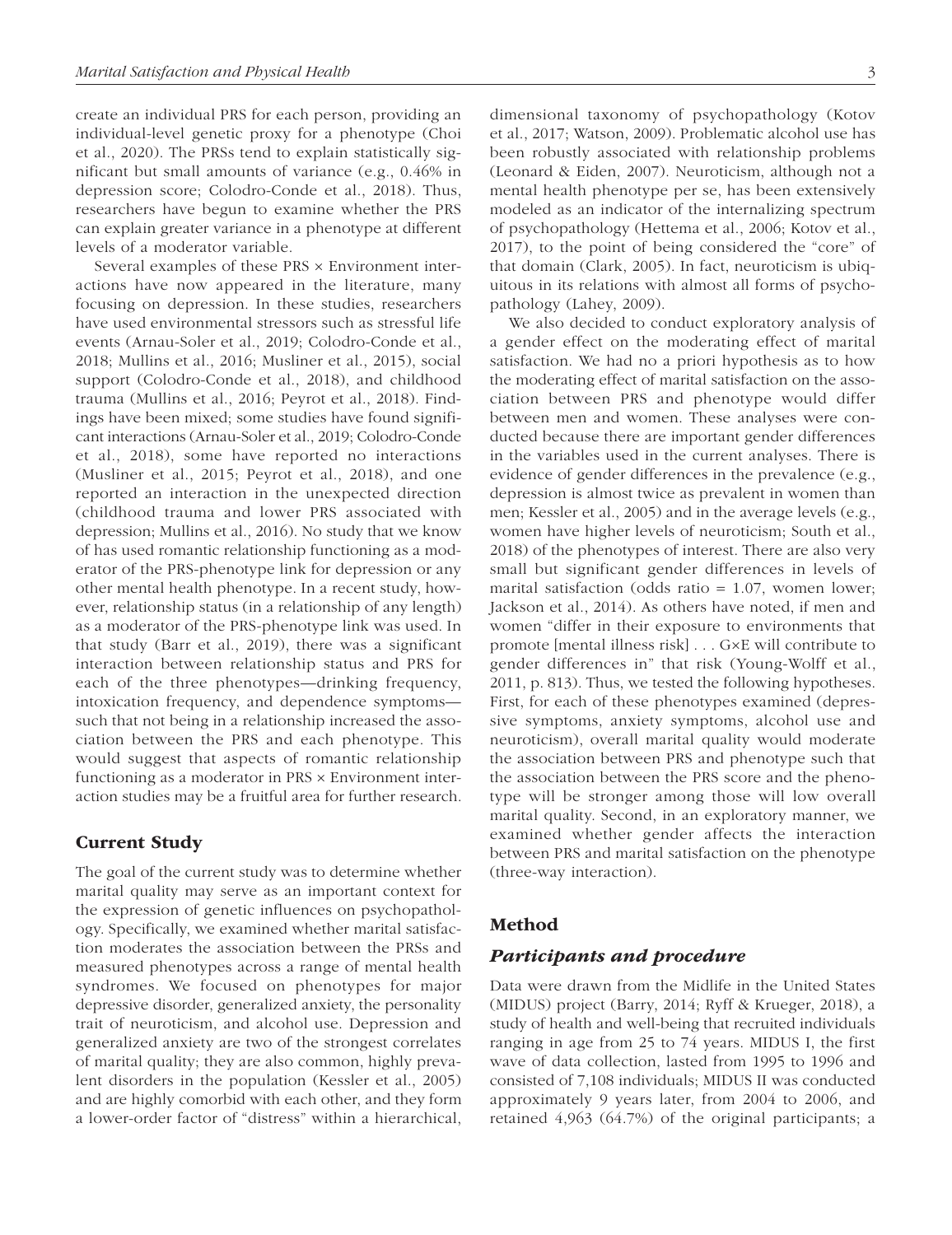third wave (MIDUS III) was conducted in 2013. At all waves of data collection, participants completed a computer-assisted phone interview and were sent questionnaires that they answered independently that took approximately an 90 min to complete. Questionnaire response rates at each wave were 89%, 80%, and 83% for MIDUS I through III, respectively. Participants were compensated for completion of each wave. A refresher project was conducted in 2011 with the goal of increasing the sample size of the MIDUS cohort by collecting the same measures on a new sample of individuals (*N* = 3,577). More information on the MIDUS project and data sets is available at http://midus.wisc .edu/index.php.

For the current analyses, we used data on mental health phenotypes, PRSs for those phenotypes, and relationship satisfaction collected at MIDUS II and in the MIDUS Refresher project. A subsample of MIDUS II and MIDUS Refresher participants completed a biomarker project that consisted of self-report questionnaires and a lab visit for a variety of biological markers of health. PRSs were computed from genetic analyses conducted on blood samples drawn from participants completing the biomarker project  $(N = 2,118)$ . We eliminated one twin pair from each family to remove the nonindependence inherent in those observations and eliminated individuals with less than 90% European ancestry as determined by genetic principal components analysis, leaving a sample of 1,189 individuals with PRS data.

We then limited the sample to individuals who reported being currently married or living with a romantic partner because the self-report questionnaire instructions for the marriage or close relationship items instructed participants to answer if they were "married or living with a partner in a marriage-like relationship." We also limited the sample to participants who completed at least 19 of the 21 items comprising the relationship functioning items. The final sample used for the current analyses ( $N = 898$ ) was 45.4% female ( $N =$ 408) with an average age of 54 years  $(SD = 12.21,$ range =  $25-83<sup>1</sup>$ ). Most participants had an associate's degree or higher for self-reported education. Average total household income was \$98,677 (MIDUS caps total household income at "\$300,000 or more"). Almost all participants reported their current relationship status as "married" (95.2%).

## *Measures*

*Sociodemographic characteristics.* Participants reported on age (in years), gender (male, female), education level, current relationship status (e.g., married, divorced), and whether they were currently cohabiting with a romantic partner (yes/no).

*Mental health phenotypes.* We included the following phenotypes: depressive symptoms, symptoms of generalized anxiety disorder, two measures of alcohol use, and a measure of neuroticism. All questions except those from neuroticism were captured in the telephone interview. The symptoms of depression and generalized anxiety were taken from the Composite International Diagnostic Interview Short Form scales (CIDI-SF; Kessler et al., 1998). The CIDI-SF has good sensitivity and specificity compared with diagnoses based on the full CIDI (Kessler et al., 1999). The CIDI-SF uses a stem-branch logic such that answers to a small number of initial questions is used to weed out individuals least likely to meet full diagnosis. For depressive symptoms, if an individual reported feeling sad, blue, or depressed in the past 2 weeks, they were asked seven follow-up questions (e.g., "lost interest in most things," "feel down on yourself"). If they did not report sadness but did report losing interest in most things, they were asked six follow-up questions (all same as above but not including "lost interest in most things"). Items were answered on a binary scale (yes/no) and summed. The total depressive symptoms score was a combination of answers to the follow-up questions (after reporting either sadness or anhedonia) and ranged from 0 to  $7.<sup>2</sup>$ 

Symptoms of generalized anxiety disorder (GAD; criteria from the third edition of the *Diagnostic and Statistical Manual of Mental Disorders*; American Psychiatric Association, 1980) were also assessed with the CID-SF. A total of 10 items were queried (e.g., "restless because of your worry," "were irritable because of your worry"). A symptom count was created by totaling the number of symptoms that were experienced "most days"; in addition, individuals had to report that they worry a lot more than most people, that they worry "every day, just about every day, or most days," and that they worry about more than one thing or have different worries at the same time.

Two measures of alcohol use were included. First, frequency of drinking was captured by the item "During the past month, how often did you drink any alcoholic beverages?" (1 = *never drink*, 2 = *less than one day a week*, 3 = *1 or 2 days a week*, 4 = *3 or 4 days a week*, 5 = *5 or 6 days a week*, 6 = *every day*). Second, maximum drinks was captured by the item "During that year you drank most, about how many drinks would you usually have on the days that you drank?"

Neuroticism was measured using four adjectives ("moody," "worrying," "nervous," and "calm," reversescored) included in the self-report questionnaire. Items were rated on a scale from 1 (*a lot*) to 4 (*not at all*). Items were averaged to create a total score after reversecoding items such that higher scores represented higher levels of neuroticism. This measure of neuroticism is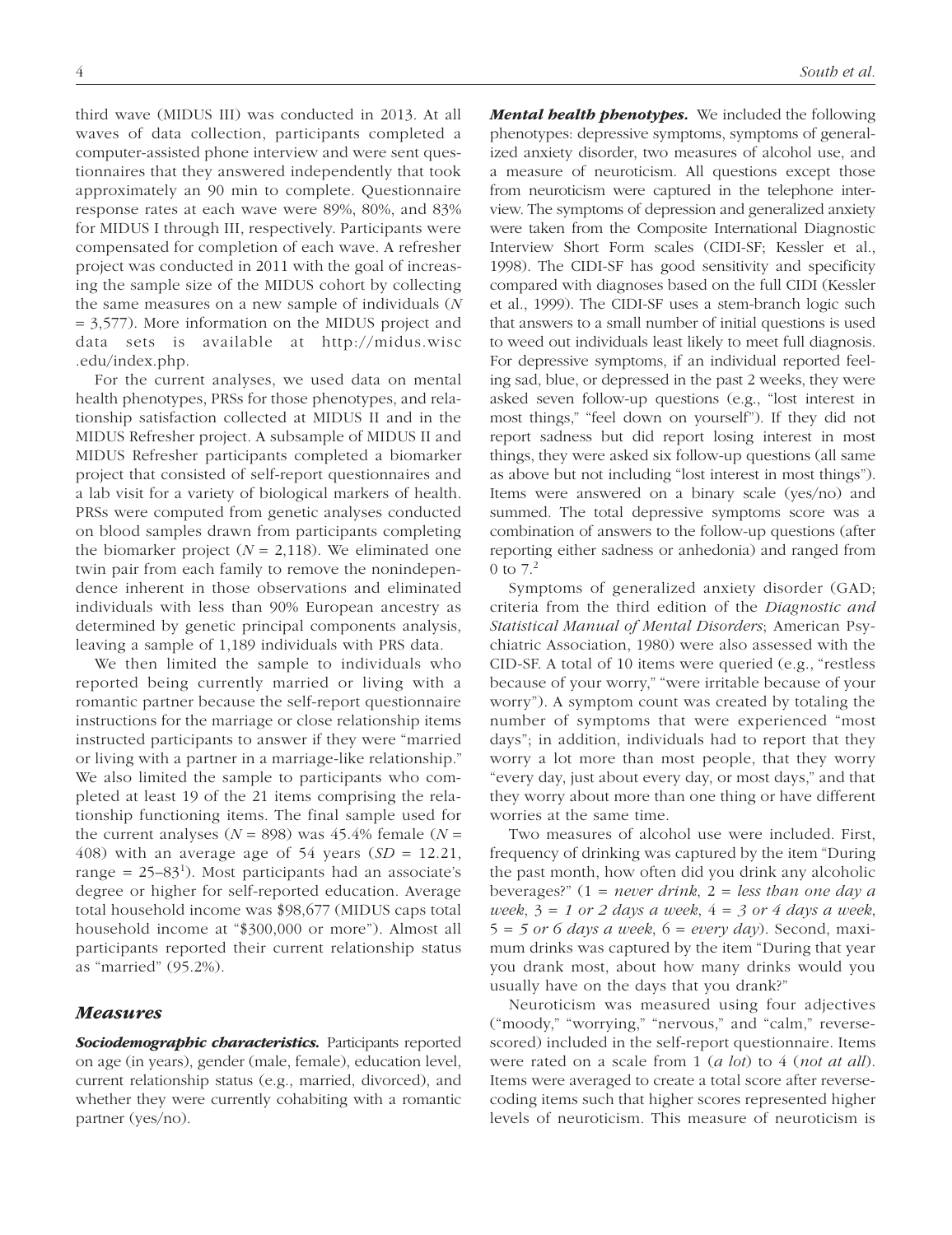both internally reliable and has demonstrated measurement invariance across age and gender (Mann et al., 2019; Zimprich et al., 2012). Data on all mental health phenotypes were available for all participants, except for frequency of drinking, which was available for 626 of the participants in the final analytic sample.

*PRS for mental health phenotypes.* As part of the Biomarker project in MIDUS II and the MIDUS Refresher, DNA was extracted from blood draws or saliva samples and genotyped using the Illumina Omni Express array. PRSs are calculated using the effect sizes of SNPs that were significantly associated with a phenotype in a GWAS. $3$  A PRS therefore represents an individual's genetic propensity for a phenotype. Polygenic risk scores were calculated using PRSice (Version 2.0; Choi et al., 2020). Participant ancestry was estimated using the Admixture software (Alexander et al., 2009) using all five superpopulations as a basis for estimation with a 1000 Genomes data (Phase 3) reference. After linkage disequilibrium pruning of SNPs at a  $R^2$  threshold of .2, ancestry component scores were calculated: European, East Asian, admixed American, Southeast Asian, and African. Because discovery GWASs have almost exclusively used participants of European ancestry, the effect sizes of individual SNPs are reliably known only for individuals of European ancestry. Therefore, polygenic scores are considered valid only for participants with predominantly European ancestry, and samples with less than 90% estimated European ancestry were excluded. Biological sex can be determined from the genotype data because the Illumina OmniExpress arrays tag a sufficient number of variants on the X and Y chromosomes (e.g., 17,707 SNPs on X chromosome and 1,367 on Y for array version 1.1). Data were also excluded if self-reported sex did not match genotype biological sex  $(n = 13)$ .

Genotypes were imputed using the Haplotype Reference Consortium panel on the Michigan Imputation Server with minimac3 (Das et al., 2016) and Eagle (Loh et al., 2016). Before imputation, SNPs with more than 5% missing calls, ambiguous strand orientation, or Hardy-Weinberg equilibrium *p* < .001 were excluded. SNPs with minor allele frequency below 0.01 or an average call rate below 0.9 were excluded after imputation. Plink (Version 1.9) was used to handle all genetic data (Purcell & Chang, 2018; Purcell et al., 2007). We used the following PRSs available in the MIDUS data set: depressive symptoms, major depressive disorder, number of drinks per week, anxiety, and neuroticism.

*Relationship functioning.* The self-report questionnaire included in MIDUS II and the Refresher project included several items assessing aspects of the participant's romantic relationship. We used a summary score composed of 21 items measuring relationship disagreement (three items on a scale from 1 to 4; e.g., "How much do you and your spouse or partner disagree on the following issues – household tasks, such as what needs doing and who does it?"), spousal support (six items on a scale from 1 to 4; e.g., "How much does your spouse or partner really care about you?"), spousal strain (six items on a scale from 1 to 4; e.g., "How often does your spouse or partner make too many demands on you?"), relationship risk (two items on a scale from 1 to 5; e.g., "During the past year, how often have you thought your relationship might be in trouble?"), and relationship decisionmaking (four items on a scale from 1 to 7; e.g., "Things turn out better when I talk things over with my partner"; South & Krueger, 2008). A sum score was calculated (for participants missing less than three items) to create a total score. Higher scores indicated greater relationship satisfaction. A total of 16 individuals were missing data on the relationship satisfaction score. The overall scale had excellent internal reliability ( $\alpha$  = .94,  $\Omega$  = .94).

# *Analyses*

Descriptive statistics and regression analyses were run in the R software environment (Version 3.6.3; R Core Team, 2020). All regressions controlled for age,  $age^2$ , gender, Age  $\times$  Gender and Age<sup>2</sup>  $\times$  Gender interactions, and the first five genetic principal components to take account of population stratification. For each mental health phenotype, predictors included the respective PRS, marital satisfaction, and PRS × Marital Satisfaction, PRS × Gender, Marital Satisfaction × Gender, and Gender × PRS × Marital Satisfaction interactions. The PRS and relationship functioning were first standardized before creating the interaction terms to produce a more easily interpretable coefficient. For count outcomes (i.e., total depressive symptoms, generalized anxiety symptoms, frequency of drinking), Poisson regression was used. As a sensitivity check, negative binomial regressions were also run on all of the skewed count outcomes (any differences between the two methods are reported in the main results below). From these regressions, we report estimated slopes, robust standard errors calculated using the *sandwich* package for R (Version 2.5-1; Zeileis et al., 2019), *p* values, and 95% confidence intervals. We also report McFadden's pseudo  $R^2$ . Maximum number of drinks was log-transformed to correct for positive skew and then analyzed using linear regression. Neuroticism was analyzed using linear regression (as a sensitivity check, we also logtransformed neuroticism to account for skew). The reported *p* values are uncorrected for multiple testing.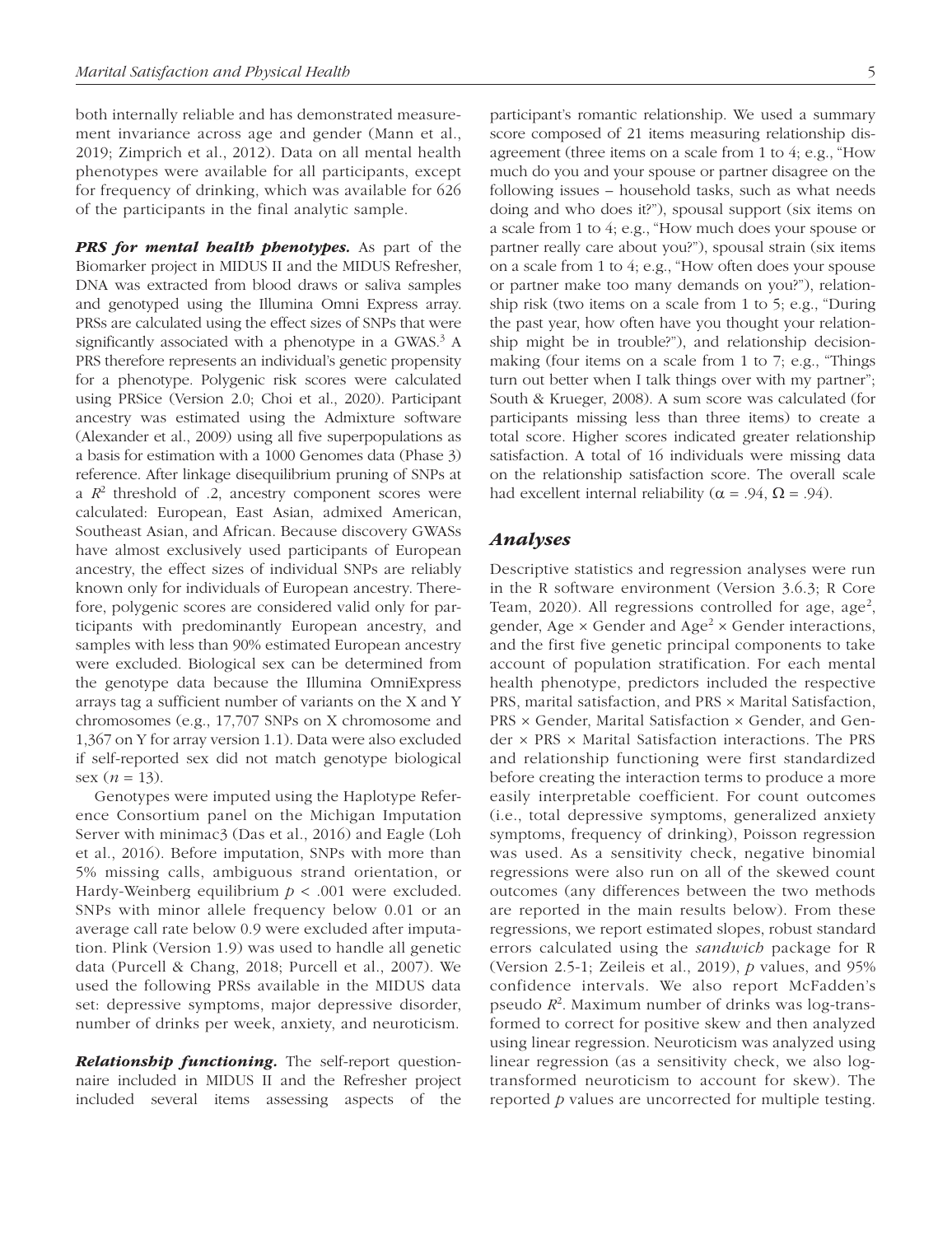|                             |       |       | Range           |            |                |               |               |               |            |
|-----------------------------|-------|-------|-----------------|------------|----------------|---------------|---------------|---------------|------------|
| Variable                    | Mean  | SD    | Possible Actual |            |                | 2             | 3             | 4             |            |
| 1. Marital satisfaction     | 80.89 | 12.13 | $23 - 97$       | $21 - 98$  |                |               |               |               |            |
| 2. Depressive symptoms      | 0.54  | 1.61  | $0 - 7$         | $0 - 7$    | $-.17**$       |               |               |               |            |
|                             |       |       |                 |            | $[-.23, -.11]$ |               |               |               |            |
| $3.1+$ drinks               | 3.30  | 1.37  | $1 - 6$         | $1 - 6$    | .02            | $-.04$        |               |               |            |
|                             |       |       |                 |            | $[-.05, .09]$  | $[-.11, .03]$ |               |               |            |
| 4. Maximum number of drinks | 3.36  | 2.56  | $0 - 20^a$      | $0 - 20^a$ | $-.11***$      | $.07*$        | .03           |               |            |
|                             |       |       |                 |            | $[-.17, -.05]$ | [.01, .13]    | $[-.04, .10]$ |               |            |
| 5. GAD symptoms             | 0.07  | 0.57  | $0 - 9$         | $0 - 10$   | $-.07*$        | $.19**$       | $-.02$        | .03           |            |
|                             |       |       |                 |            | $[-.13, -.01]$ | [.13, .25]    | $[-.09, .05]$ | $[-.04, .10]$ |            |
| 6. Neuroticism              | 2.02  | 0.63  | $1 - 4$         | $1 - 4$    | $-.19**$       | $.22**$       | $-.01$        | .05           | $.21**$    |
|                             |       |       |                 |            | $[-.25, -.13]$ | [.16, .28]    | $[-.08, .06]$ | $[-.02, .12]$ | [.15, .27] |

Table 1. Means, Standard Deviations, and Correlations for Marital Satisfaction and Phenotypic Outcome Variables

Note: Correlations are Spearman's correlations (except for the correlation between marital satisfaction and neuroticism, which is a Pearson correlation). Values in brackets are 95% confidence intervals. GAD = generalized anxiety disorder.

<sup>a</sup>This question was open-ended.

\**p* < .05. \*\**p* < .01.

Any significant interaction  $(p < .05)$  was decomposed and graphed using the plot\_interaction function in the *interactions* package for R (Version 1.1.1; Long, 2019).

## Results

## *Descriptive statistics*

Table 1 displays the descriptive statistics and correlations among the mental health outcome variables and relationship satisfaction (mean and *SD* are shown for raw satisfaction score). Correlations are all Spearman's rank-order correlations to account for the skewed nature of the data, with the exception of a Pearson product-moment correlation between marital satisfaction and neuroticism. As shown, marital satisfaction was negatively and significantly related to all of the outcome variables except for frequency of drinking.

## *Moderation analyses*

*Depression.* We examined moderation of the association between PRS and depression phenotype by marital satisfaction. The model including PRS for depressive symptoms, marital score, and their interaction predicting depressive symptoms explained 11% of the variance. The PRS was not significant, marital score had a significant effect, and the interaction was not significant (see Table 2). The interactions between PRS and gender, between gender and satisfaction, and a three-way interaction among PRS, gender, and satisfaction were not statistically significant.

When depressive symptoms were predicted from the PRS for major depressive disorder, marital score, and the interaction, the full model explained 12% of the variance. The PRS was not significant, marital score had a significant effect, and the interaction was not significant (see Table 2). The interactions between PRS and gender, between gender and satisfaction, and a threeway interaction among PRS, gender, and satisfaction were not statistically significant.

**Problem drinking.** We examined two phenotypes related to drinking—how often participants had at least one drink a day and maximum number of drinks when they drank. Results for both are shown in Table 2. When the outcome variable was frequency of drinking at least one drink a day, the full model explained 10% of the variance. The effect of the PRS (drinks per week) was in the expected direction and met conventional thresholds for marginally significant, marital score was not significant, and the interaction was not significant. The interactions between PRS and gender, between gender and satisfaction, and a threeway interaction among PRS, gender, and satisfaction were not statistically significant.

When predicting the most-drinks phenotype from the PRS for drinks per week, the full model explained 12% of the variance. The PRS was not significant, the marital score was significant, but the interaction between PRS and marital score was significant. The interactions between PRS and gender, between gender and satisfaction, and the 3-way interaction among PRS, gender, and satisfaction were not statistically significant.<sup>4</sup>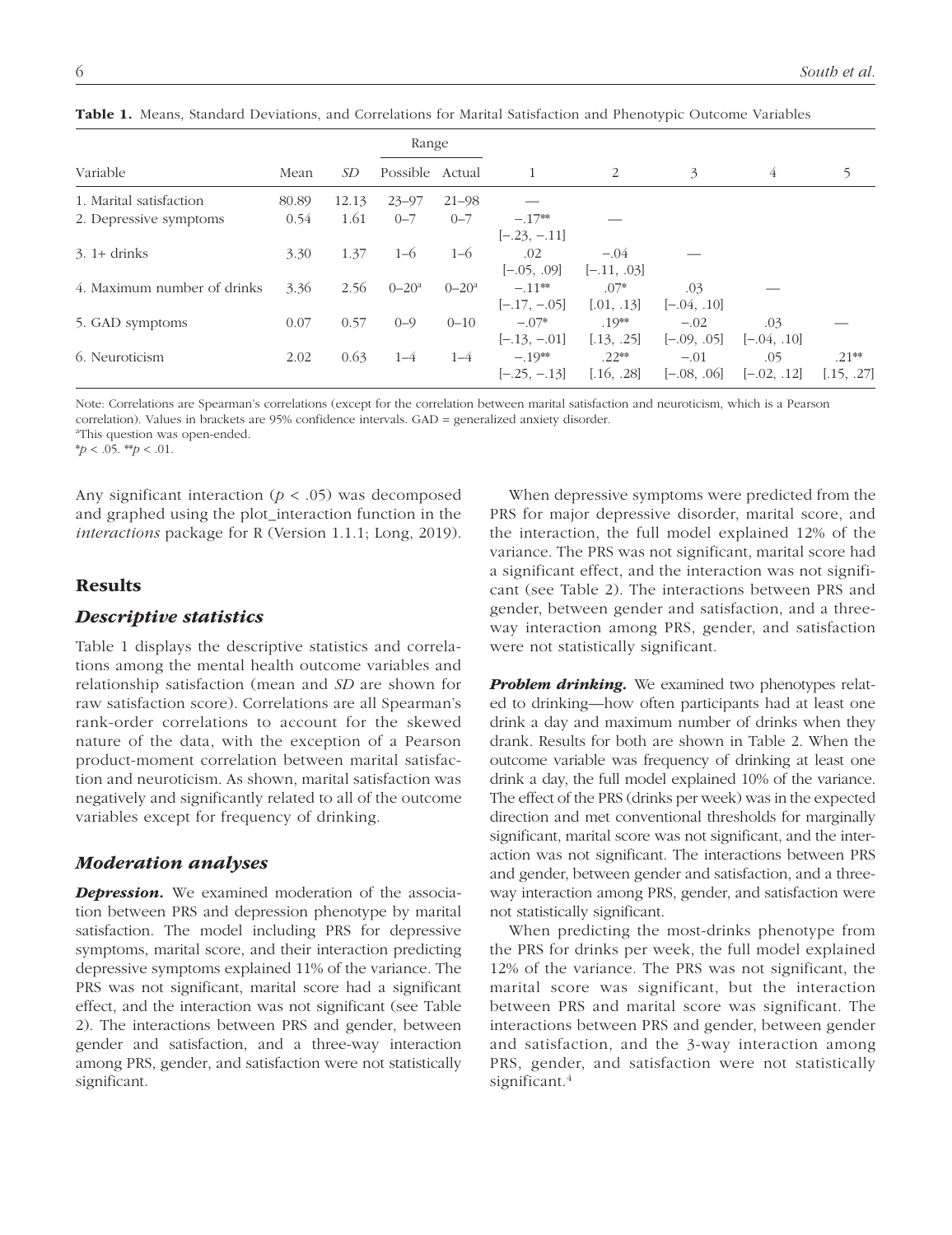Table 2. Regression Results Predicting Mental Health Outcomes

| Outcome and predictor                  | b       | SЕ   | 95% CI           | Þ       |
|----------------------------------------|---------|------|------------------|---------|
| Depressive symptoms                    |         |      |                  |         |
| PRS for depressive symptoms            | 0.17    | 0.16 | $[-0.15, 0.48]$  | .30     |
| Marital satisfaction                   | $-0.38$ | 0.10 | $[-0.57, -0.19]$ | < .0001 |
| PRS × Marital Satisfaction             | 0.12    | 0.09 | $[-0.06, 0.30]$  | .20     |
| $PRS \times Gender$                    | 0.12    | 0.27 | $[-0.40, 0.64]$  | .65     |
| Gender × Satisfaction                  | $-0.12$ | 0.15 | $[-0.43, 0.18]$  | .43     |
| PRS × Gender × Satisfaction            | 0.04    | 0.16 | $[-0.28, 0.36]$  | .82     |
| Depressive symptoms                    |         |      |                  |         |
| PRS for MDD                            | 0.17    | 0.15 | $[-0.12, 0.46]$  | .25     |
| Marital satisfaction                   | $-0.33$ | 0.09 | $[-0.50, -0.15]$ | < .0001 |
| PRS × Marital Satisfaction             | $-0.06$ | 0.08 | $[-0.22, 0.10]$  | .46     |
| PRS × Gender                           | 0.05    | 0.21 | $[-0.37, 0.46]$  | .82     |
| Gender × Satisfaction                  | $-0.07$ | 0.14 | $[-0.35, 0.21]$  | .64     |
| $PRS \times Gender \times Satisfactor$ | $-0.13$ | 0.14 | $[-0.40, 0.14]$  | .35     |
| Frequency of drinking                  |         |      |                  |         |
| PRS for drinks per week                | 0.04    | 0.02 | $[-0.01, 0.08]$  | .09     |
| Marital satisfaction                   | $-0.01$ | 0.02 | $[-0.06, 0.04]$  | .65     |
| PRS × Marital Satisfaction             | $-0.01$ | 0.02 | $[-0.05, 0.04]$  | .75     |
| $PRS \times Gender$                    | $-0.02$ | 0.03 | $[-0.08, 0.05]$  | .64     |
| Gender × Satisfaction                  | 0.01    | 0.03 | $[-0.05, 0.08]$  | .71     |
| PRS × Gender × Satisfaction            | 0.03    | 0.03 | $[-0.03, 0.08]$  | .39     |
| Most drinks                            |         |      |                  |         |
| PRS for drinks per week                | 0.01    | 0.03 | $[-0.05, 0.07]$  | .57     |
| Marital satisfaction                   | $-0.06$ | 0.02 | $[-0.10, -0.02]$ | .01     |
| PRS × Marital Satisfaction             | 0.03    | 0.02 | $[-0.01, 0.07]$  | .22     |
| $PRS \times Gender$                    | 0.03    | 0.03 | $[-0.03, 0.09]$  | .32     |
| Gender × Satisfaction                  | $-0.01$ | 0.03 | $[-0.07, 0.05]$  | .83     |
| $PRS \times Gender \times Satisfactor$ | $-0.03$ | 0.03 | $[-0.09, 0.03]$  | .33     |
| Anxiety/anxiety                        |         |      |                  |         |
| PRS for anxiety symptoms               | $-0.20$ | 0.21 | $[-0.62, 0.22]$  | .34     |
| Marital satisfaction                   | $-0.04$ | 0.13 | $[-0.30, 0.22]$  | .75     |
| PRS × Marital Satisfaction             | $-0.18$ | 0.08 | $[-0.33, -0.03]$ | .02     |
| $PRS \times Gender$                    | 0.30    | 0.27 | $[-0.23, 0.84]$  | .27     |
| Gender × Satisfaction                  | $-0.54$ | 0.22 | $[-0.97, -0.11]$ | .01     |
| PRS × Gender × Satisfaction            | 0.11    | 0.16 | $[-0.19, 0.42]$  | .47     |
| Neuroticism                            |         |      |                  |         |
| PRS for neuroticism                    | 0.05    | 0.03 | $[-0.01, 0.11]$  | .10     |
| Marital satisfaction                   | $-0.13$ | 0.03 | $[-0.19, -0.07]$ | < .0001 |
| PRS × Marital Satisfaction             | 0.02    | 0.03 | $[-0.04, 0.08]$  | .48     |
| $PRS \times Gender$                    | 0.04    | 0.04 | $[-0.04, 0.12]$  | .36     |
| Gender × Satisfaction                  | 0.04    | 0.04 | $[-0.04, 0.12]$  | .30     |
| $PRS \times Gender \times Satisfactor$ | $-0.04$ | 0.04 | $[-0.12, 0.04]$  | .34     |

Note: All regressions controlled for age, age<sup>2</sup>, gender, Age  $\times$  Gender and Age<sup>2</sup>  $\times$  Gender interactions, and the first five genetic principal components.  $b =$  unstandardized coefficient; PRS = polygenic risk score; MDD = major depressive disorder.

*Anxiety.* We examined marital satisfaction as a moderator of the association between PRS for anxiety and anxiety symptoms. When predicting the anxiety phenotype from the PRS for anxiety, marital score, and their interaction, the full model explained 11% of the variance. The PRS was not significant, marital score was not significant, but the interaction effect was statistically significant (see Table 2).<sup>5</sup> There was also a statistically significant interaction between gender and satisfaction, but the interaction between PRS and gender did not meet a conventional threshold for statistical significance, nor did the threeway interaction among PRS, gender, and satisfaction.<sup>6</sup>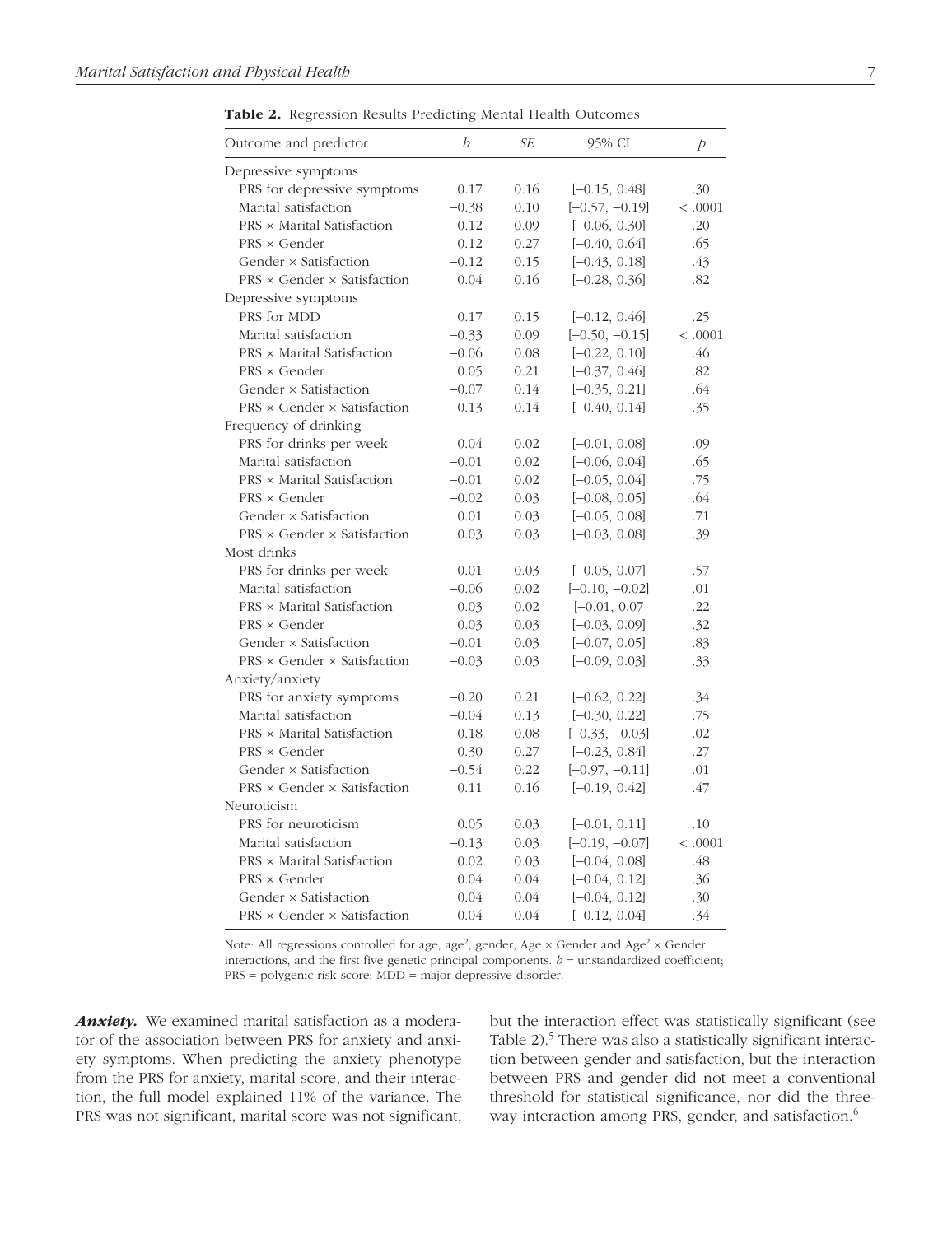

Fig. 1. Moderating effect of marital satisfaction on the association between polygenic risk score (PRS) for anxiety and generalized anxiety symptoms.

When the interaction between PRS and marital satisfaction was plotted, the association between PRS and GAD symptoms was positive for participants 1 *SD* below the mean of marital satisfaction; for participants who were 1 *SD* above the mean, the association between PRS and GAD symptoms was negative (see Fig. 1). The simple slopes revealed that the association between PRS and anxiety was not significant at the mean level of the moderator or at 1 *SD* above and below the mean.

*Neuroticism.* When predicting the neuroticism phenotype from the PRS for neuroticism, marital score, and their interaction, the full model was significant and explained 9% of the variance.<sup>7</sup> The PRS was not significant, marital score was significant, but the interaction was not significant (see Table 2). The interactions between PRS and gender, between gender and satisfaction and the three-way interaction among PRS, gender, and satisfaction were not statistically significant.

## **Discussion**

The aim of the current study was to examine the role of marital satisfaction as a moderator of genetic influences on a variety of mental health phenotypes. The calculation and use of a PRS to represent a person's common genetic liability toward a phenotype is still relatively new but growing (see Wray et al., 2014). Only very recently, however, have researchers started to examine whether the association between PRS and phenotype may differ across a sample as a result of a third, moderator variable. This research has largely been confined to certain phenotypes and certain environmental stressors particularly depression and life stress variables (e.g., Arnau-Soler et al., 2019; Colodro-Conde et al., 2018; Peyrot et al., 2018). To our knowledge, no study to date has examined how marital functioning may moderate the association between a mental health phenotype and a PRS for that phenotype.

We comprehensively examined whether a summary score of marital satisfaction, encompassing aspects of decision-making, conflict, and positive sentiment toward one's partner, would change the impact of a PRS on a respective phenotype. We examined several different mental health phenotypes as measured in the MIDUS study, including depressive symptoms, alcohol use, symptoms of generalized anxiety, and neuroticism. A summary of the results across PRSs and phenotypes is shown in Table 3. The most consistent finding was the effect of marital satisfaction on psychopathology. Marital satisfaction was robustly related to total depressive symptoms, maximum number of drinks, and neuroticism. This parallels work that reported moderate associations between both internalizing and externalizing psychopathology and marital satisfaction (South et al., 2011). The effects of PRSs on phenotypic outcomes were not as strong in the current study. These findings may be attributable to the difficulty of replicating the predictive effect of PRSs across samples that differ in the measurement of the phenotype (e.g., Bogdan et al., 2018).

We did find evidence that marital satisfaction moderated the association between PRS and the generalized anxiety symptom score phenotype. The PRS for anxiety was more strongly associated with the respective phenotype at low levels of marital satisfaction (although the simple slopes analysis showed that the association was not significant at 1 *SD* above and below average satisfaction). Relationship quality may have a potent effect on triggering genetic effects on anxiety because individuals with GAD report worrying more about family/interpersonal issues more than anything else (Roemer et al., 1997). The nature of the pathology in GAD is such that to guard against an increase in negative emotion, the individual uses worry as a compensatory mechanism that, in fact, prolongs negative emotionality and physiological reactivity (Newman et al., 2013). Having a high level of relationship satisfaction, however, seemed to buffer against the expression of the PR score on anxiety symptoms (see Fig. 1). Thus, our findings are in line with a susceptibility model for symptoms of generalized anxiety (i.e., worry and concomitant distress about that worry) such that genetic predisposition for anxiety is most likely to be triggered or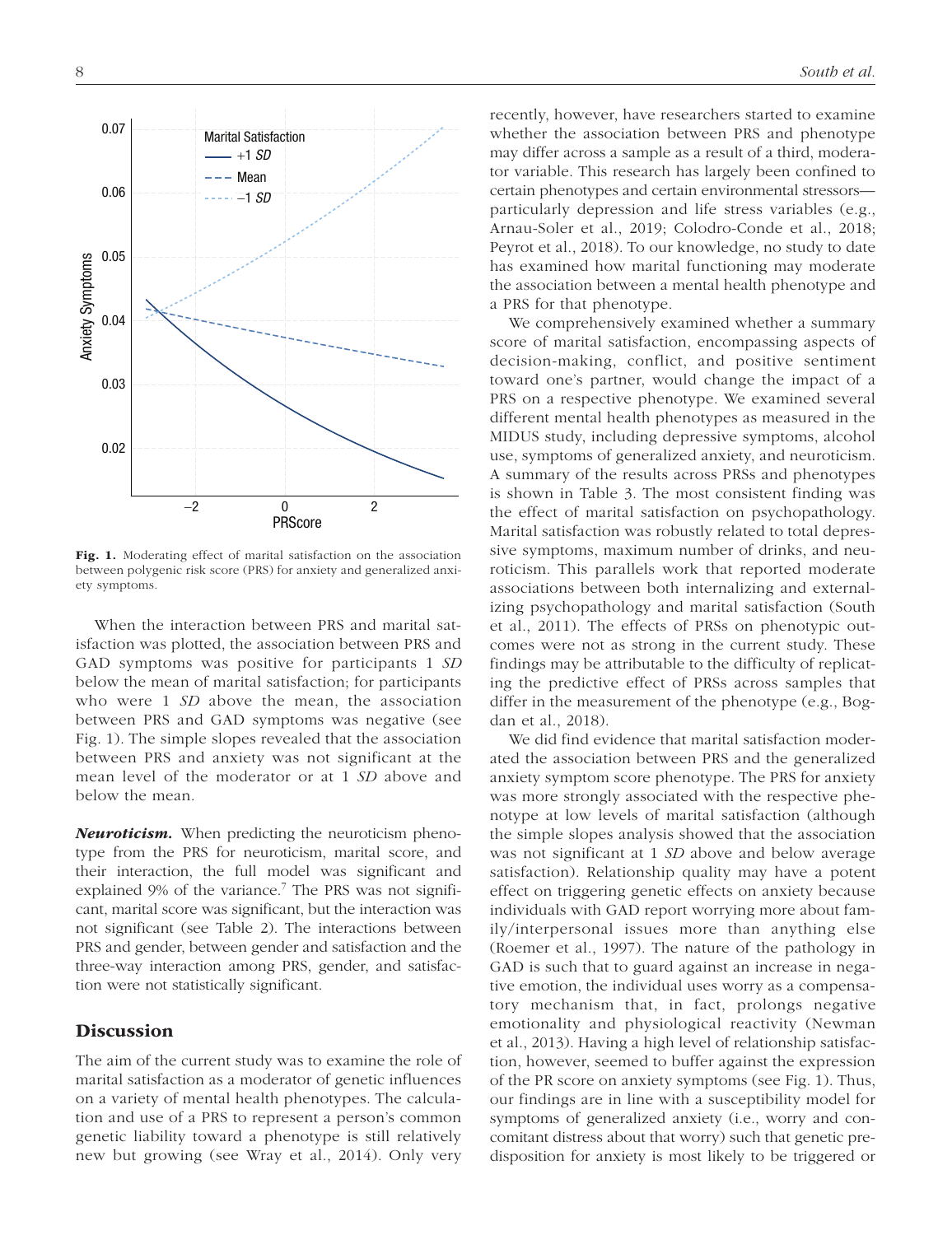| Outcome (phenotype)            | <b>PRS</b>          | Effect<br>of PRS? | Effect of marital<br>satisfaction? | Two-way<br>interaction? | Three-way<br>interaction? |
|--------------------------------|---------------------|-------------------|------------------------------------|-------------------------|---------------------------|
| Depressive symptoms            | Depressive symptoms | No                | Yes                                | No                      | No.                       |
| Depressive symptoms            | <b>MDD</b>          | No                | Yes                                | No                      | No.                       |
| Frequency of 1+ drinks per day | Drinks per week     | No                | No                                 | No.                     | No.                       |
| Most drinks when drinking      | Drinks per week     | No                | Yes                                | No.                     | No.                       |
| Anxiety symptoms               | Anxiety             | No                | No                                 | Yes                     | No.                       |
| Neuroticism                    | Neuroticism         | No                | Yes                                | No                      | No                        |

Table 3. Summary of Null-Hypothesis Significance Tests From Regression Analyses of PRS and Marital Satisfaction on Mental Health Phenotypes

Note: All three-way interactions included gender, marital satisfaction, and PRS. Yes = statistically significant effect found at *p* < .05. PRS = polygenic risk score; MDD = major depressive disorder.

expressed among individuals with unsatisfying or conflictladen intimate romantic relationships but buffered among individuals with very satisfying relationships.

Contrary to our expectations, we did not find a similar interaction effect on the other mental health phenotypes or neuroticism. This is in direct contrast to previous work that found heritability of internalizing psychopathology was highest among people with the lowest marital satisfaction (South & Krueger, 2008). One explanation for the failure to replicate, beyond generalized anxiety symptoms, is the difference in measure of genetic influence. Quantitative genetic studies, in which genetic influence is inferred from the relative resemblance of identical and fraternal twins, capture additive genetic effects, including both commons and rare variants, whereas PRSs capture only the influence of common variants. Thus, marital satisfaction may have a moderating effect on interactive (epistatic) genetic processes or rare variants. Another possible conclusion from our findings is that marital satisfaction is moderating the association between genetic liability for a broadbased phenotype encompassing several forms of internalizing pathology and the manifestation of that liability. Other work from molecular genetics also supports action at the level of latent factors and not individual syndrome manifestation (for a review, see Waszczuk et al., 2020). How genetic liability as captured by a PRS manifests (i.e., as worry, distress, and negative reactivity to potentially stressful situations) may also be a function of other personality traits or individual differences not captured in the current analyses.

In an exploratory manner, we examined gender as a moderator of the effect of PRS, marital satisfaction, and the PRS × Marital Satisfaction interaction on each mental health phenotype. We found no systematic or statistically significant effect of gender on any of these associations. The differences between men and women on both relationship satisfaction (Jackson et al., 2014) and psychopathology (Kramer et al., 2008) are primarily of mean differences. Furthermore, we have found that the association between psychopathology and relationship distress is equivalent across gender (South et al., 2011). We had only a handful of mental health phenotypes in the current analyses, and it is possible, of course, that the association between individual genetic risk and other phenotypes may differ as a function of gender and an environmental moderator (e.g., relationship distress). Another intriguing possibility is that, as we noted above, the real "action" for PRS and phenotype may be at the level of higher-order domains of psychopathology (see Dick et al., 2007). Environmental stress may affect the way that genetic risk manifests as a specific syndrome, and this effect may differ by gender. This is an important avenue for further research.

## *Limitations*

There are four main limitations to the study methodology that may affect our findings. First, this sample is limited in its generalizability. Like many studies that use genome-wide data, creation of PRSs was restricted to individuals of European ancestry. This is because the discovery GWASs that are used to create the SNP weights are based almost universally on participants of European ancestry. It is our hope that future GWASs will include more data from participants of non-European ancestry that can be translated to PRSs and that the current analyses can be replicated and extended in more racially and ethnically diverse populations. The sample is also predominantly middle-aged and married; thus, findings may not be generalizable to individuals across the life span or to individuals who choose to cohabitate rather than marry. Second, to handle the nested nature of a small portion of our sample (i.e., there is a twin subsample in the larger MIDUS sample), we chose to exclude one twin from each pair. Although necessary, this reduced our sample size, and it was the most conservative option for dealing with nested data. Indeed, our sample size, although not under our control because this was secondary data analysis, was small for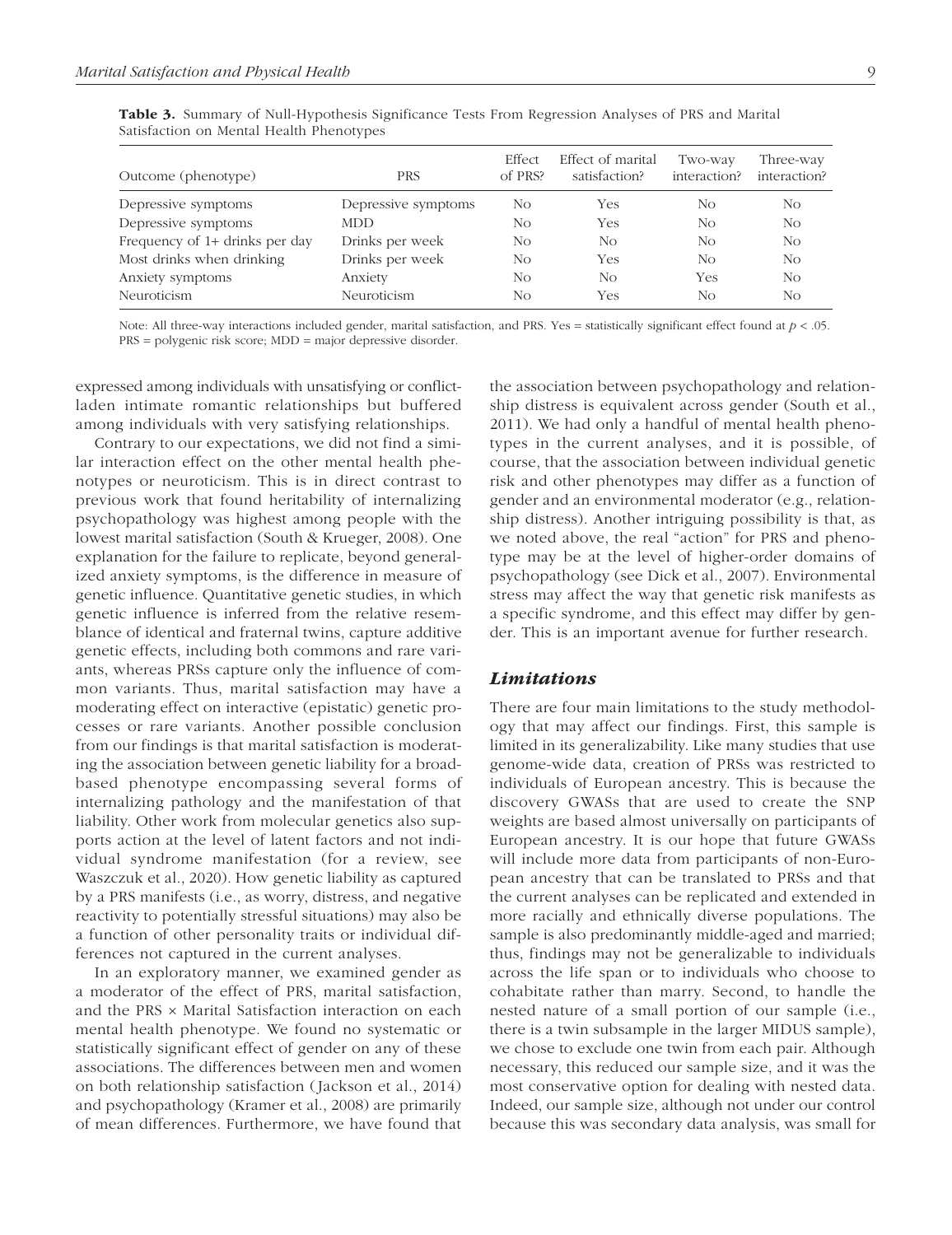genetic analyses, particularly for the purpose of "genehunting" via a GWAS (but large for regression with interaction effects). Our hope is that in the future, larger studies will be available that include mental health phenotypes and measures of relationship functioning. Third, PRSs capture *common* genetic liability for phenotypes because of the additive effects of point mutations, but PRSs do not capture the potential influence of rare genetic variants, copy number variants, insertion, and deletions. Consequently, although PRSs capture genome-wide genetic liability, the totality of genetic influence is not fully captured. Finally, although the associations between marital satisfaction and mental health phenotypes were robust in the current study, even after accounting for the effects of PRSs, the nonexperimental, cross-sectional nature of the data precludes establishing the temporal direction of estimated associations. Consequently, causal inference is not warranted.

## *Summary*

In the current article, we present an extensive analysis of how relationship satisfaction moderated the association between PRSs and corresponding mental health phenotypes. Significant moderation was found such that the association between a PRS for anxiety and anxiety phenotype was greatest in distressed marriages. To our knowledge, this is the first study to examine marital quality as a moderator of the association between mental health phenotypes and genotypes as indexed by a PRS. Our findings suggest that for generalized anxiety, a genetic susceptibility to environmental influences on anxiety may be highly influenced by relationship quality.

## Transparency

*Action Editor:* Kelly L. Klump *Editor:* Kenneth J. Sher *Author Contributions*

S. C. South and R. F. Krueger developed the study concept. S. C. South and F. D. Mann developed and performed the data analysis and interpretation of results. S. C. South drafted the manuscript, and R. F. Krueger and F. D. Mann provided critical revisions. All of the authors approved the final manuscript for submission.

*Declaration of Conflicting Interests*

The author(s) declared that there were no conflicts of interest with respect to the authorship or the publication of this article.

### *Funding*

The Midlife in the United States study was supported by the John D. and Catherine T. MacArthur Foundation Research Network on Successful Midlife Development and by National Institute on Aging Grant AG20166.

#### ORCID iDs

Susan C. South **b** https://orcid.org/0000-0003-0341-7074 Frank D. Mann D https://orcid.org/0000-0002-5450-0620

#### Acknowledgments

MIDUS data is publicly available from the ICPSR at the University of Michigan (https://www.icpsr.umich.edu/web/ pages/) or through the MIDUS Colectica portal (see http:// midus.wisc.edu/data/index.php).

## **Notes**

1. The MIDUS Refresher project had participants as young as age 20, thus the average age for the current sample included individuals as young as 25 when the data for these analyses were collected.

2. The MIDUS data set also includes separate scores for depressed affect and anhedonia based on summed responses to the items following report of sadness (range of scores = 0–7) or items following reported of anhedonia (range of scores = 0–6). We also analyzed these scores using Poisson regression and robust standard errors, and results of null hypothesis significance tests are consistent with what is reported for the total depression symptoms score in the main text.

3. More information on the specific discovery GWAS used in the calculation of the PRS is available in the MIDUS documentation, accessible through the Inter-university Consortium for Political and Social Research or the MIDUS Collectica portal: http://midus.wisc.edu/index.php.

4. These analyses were also run with a square root transformation of the drinks per week variable. Results were largely unchanged, although the effect of marital satisfaction on drinks per week was now significant at *p* < .01.

5. Although this interaction effect met conventional standards for statistical significance, we applied Benjamini-Hochberg to correct for multiple testing. Using the ranked *p* values for the six effects reported in Table 2, we found that the interaction between PRS score and satisfaction on anxiety survived correction when *Q* = .10 but just missed significance when *Q* = .05.

6. These analyses were also conducted using a negative binomial regression. The interaction between PRS score and satisfaction on anxiety trended toward significance at *p* = .0767, and the interaction between gender and satisfaction was *p* = .052.

7. The neuroticism score was slightly positively skewed (0.5). We reran the regression analyses using a log-transformed neuroticism variable, and results were virtually identical, although in this model, the PRS for neuroticism almost met a conventional threshold for significance,  $p = .05$ . We also ran a regression predicting neuroticism from the PRS, marital satisfaction, gender, and centered age (including age interactions with all main predictors). Substantive findings were identical to those reported in the text.

#### References

Alexander, D. H., Novembre, J., & Lange, K. (2009). Fast model-based estimation of ancestry in unrelated individuals. *Genome Research*, *19*(9), 1655–1664.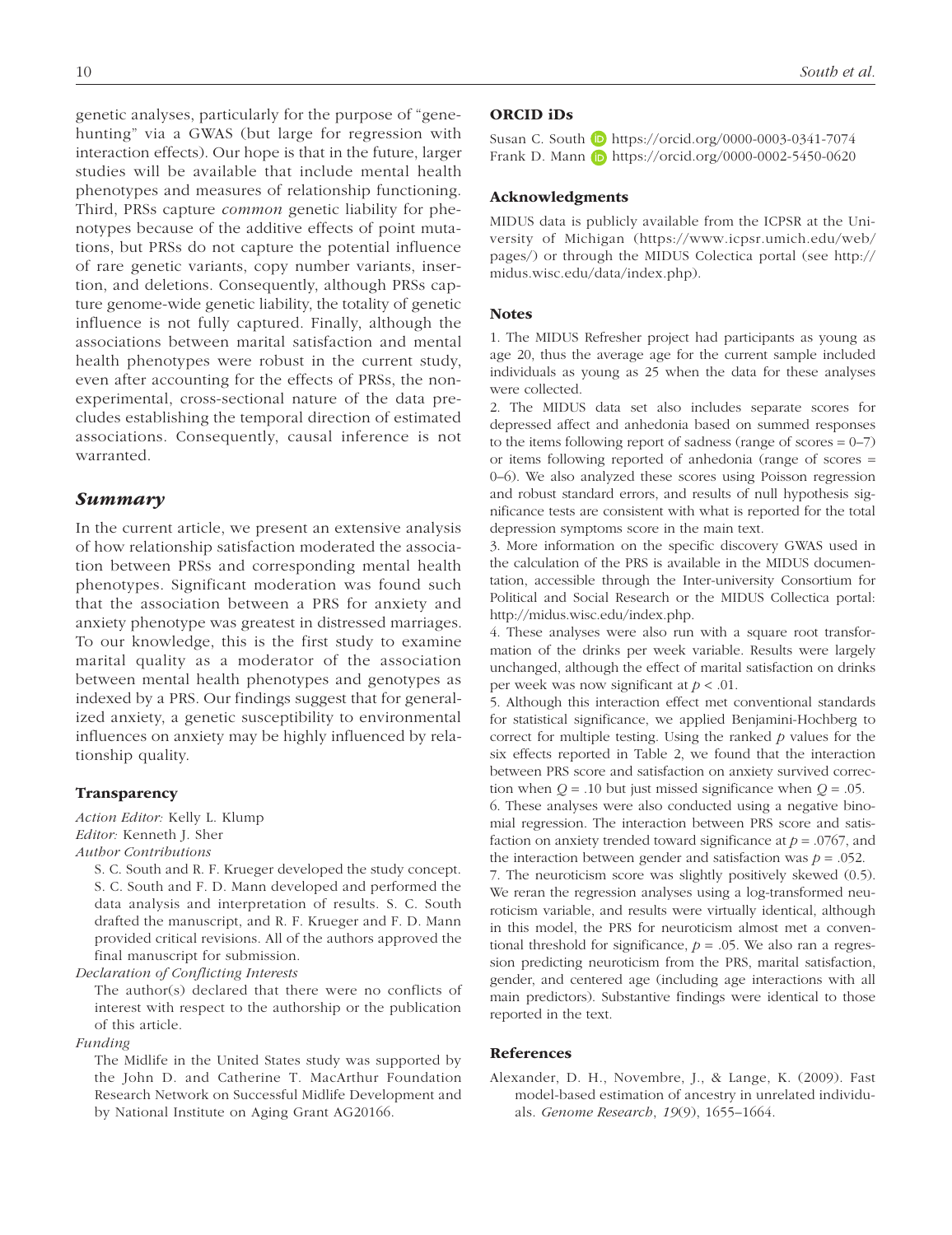- American Psychiatric Association. (1980). *Diagnostic and statistical manual of mental disorders*. (3rd ed.).
- Arnau-Soler, A., Adams, M. J., Clarke, T. K., MacIntyre, D. J., Milburn, K., & Navrady, L., Generation Scotland, Major Depressive Disorder Work Group of the Psychiatric Genomics Consortium, Hayward, C., McIntosh, A., & Thomson, P. A. (2019). A validation of the diathesisstress model for depression in Generation Scotland. *Translational Psychiatry*, *9*(1), Article 25. https://doi .org/10.1038/s41398-018-0356-7
- Barr, P. B., Kuo, S. I., Aliev, F., Latvala, A., Viken, R., Rose, R. J., Kaprio, J., Salvatore, J. E., & Dick, D. M. (2019). Polygenic risk for alcohol misuse is moderated by romantic partnerships. *Addiction*, *114*(10), 1753–1762. https:// doi.org/10.1111/add.14712
- Barry, T. R. (2014). The Midlife in the United States (MIDUS) series: A national longitudinal study of health and wellbeing. *Open Health Data*, *2*(1), Article e3. https://doi.org/ 10.5334/ohd.ai
- Belsky, J., & Pluess, M. (2009). Beyond diathesis stress: Differential susceptibility to environmental influences. *Psychological Bulletin*, *135*, 885–908.
- Bogdan, R., Baranger, D. A. A., & Agrawal, A. (2018). Polygenic risk scores in clinical psychology: Bridging genomic risk to individual differences. *Annual Review of Clinical Psychology*, *14*(1), 119–157. https://doi.org/ 10.1146/annurev-clinpsy-050817-084847
- Choi, S. W., Mak, T. S., & O'Reilly, P. F. Tutorial: A guide to performing polygenic risk score analyses. *Nature Protocols*, *15*, 2759–2772. https://doi.org/10.1038/s41596- 020-0353-1
- Clark, L. A. (2005). Temperament as a unifying basis for personality and psychopathology. *Journal of Abnormal Psychology*, *114*, 505–521.
- Colodro-Conde, L., Couvy-Duchesne, B., Zhu, G., Coventry, W. L., Byrne, E. M., Gordon, S., Wright, M. J., Montgomery, G. W., & Madden, P., Major Depressive Disorder Working Group of the Psychiatric Genomics Consortium, Ripke, S., Eaves, L. J., Heath, A. C., Wray, N. R., Medland, S. E., & Martin, N. G. (2018). A direct test of the diathesisstress model for depression. *Molecular Psychiatry*, *23*(7), 1590–1596. https://doi.org/10.1038/mp.2017.130
- Das, S., Forer, L., Schönherr, S., Sidore, C., Locke, A. E., Kwong, A., Vrieze, S. I., Chew, E. Y., Levy, S., McGue, M., Schlessinger, D., Stambolian, D., Loh, P.-R., Iacono, W. G., Swaroop, A., Scott, L. J., Cucca, F., Kronenberg, F., Boehnke, M., Abecasis, G. R., & Fuchsberger, C. (2016). Next-generation genotype imputation service and methods. *Nature Genetics*, *48*(10), 1284–1287. https://doi .org/10.1038/ng.3656
- Coyne, J. C. (1976). Toward an interactional description of depression. *Psychiatry: Journal for the Study of Interpersonal Processes*, *39*, 28–40.
- Dick, D. M. (2011). Gene-environment interaction in psychological traits and disorders. *Annual Review of Clinical Psychology*, *7*, 383–409.
- Dick, D. M., Viken, R., Purcell, S., Kaprio, J., Pulkkinen, L., & Rose, R. J. (2007). Parental monitoring moderates the importance of genetic and environmental influences on

adolescent smoking. *Journal of Abnormal Psychology*, *116*(1), 213–218.

- Duncan, L. E., & Keller, M. C. (2011). A critical review of the first 10 years of candidate gene-by-environment interaction research in psychiatry. *The American Journal of Psychiatry*, *168*(10), 1041–1049. https://doi.org/10.1176/ appi.ajp.2011.11020191
- Duncan, L. E., Pollastri, A. R., & Smoller, J. W. (2014). Mind the gap: Why many geneticists and psychological scientists have discrepant views about gene-environment interaction (G×E) research. *American Psychologist*, *69*, 249–268.
- Ellis, B. J., & Boyce, W. T. (2008). Biological sensitivity to context. *Current Directions in Psychological Science*, *17*, 183–187.
- Hettema, J. M., Neale, M. C., Myers, J. M., Prescott, C., & Kendler, K. S. (2006). A population-based twin study of the relationship between neuroticism and internalizing disorders. *American Journal of Psychiatry*, *163*, 857–864.
- Hicks, B. M., South, S. C., DiRago, A. C., Iacono, W. G., & McGue, M. (2009). Environmental adversity and increasing genetic risk for externalizing disorders. *Archives of General Psychiatry*, *66*(6), 640–648.
- Jackson, J. B., Miller, R. B., Oka, M., & Henry, R. G. (2014). Gender differences in marital satisfaction: A meta-analysis. *Journal of Marriage and Family*, *76*(1), 105–129. https://doi.org/10.1111/jomf.12077
- Jarnecke, A. M., & South, S. C. (2014). Genetic and environmental influences on alcohol use: Moderation by some, but not all, forms of social support. *Alcoholism: Clinical and Experimental Research*, *38*, 367–375.
- Kendler, K. S. (2001). Twin studies of psychiatric illness: An update. *Archives of General Psychiatry*, *58*(11), 1005– 1014.
- Kessler, R. C., Andrews, G., Mroczek, D., Ustun, B., & Wittchen, H. -U. (1998). The World Health Organization Composite International Diagnostic Interview Short-Form (CIDI-SF). *International Journal of Methods in Psychiatric Research*, *7*, 171–185.
- Kessler, R. C., Berglund, P., Demler, O., Jin, R., Merikangas, K. R., & Walters, E. E. (2005). Lifetime prevalence and age-of-onset distributions of DSM-IV disorders in the National Comorbidity Survey replication. *Archives of General Psychiatry*, *62*, 593–602.
- Kessler, R. C., DuPont, R. L., Berglund, P., & Wittchen, H. U. (1999). Impairment in pure and comorbid generalized anxiety disorder and major depression at 12 months in two national surveys. *American Journal of Psychiatry*, *156*(12), 1915–1923. https://doi.org/10.1176/ ajp.156.12.1915
- Kotov, R., Krueger, R. F., Watson, D., Achenbach, T. M., Althoff, R. R., Bagby, R. M., Brown, T. A., Carpenter, W. T., Caspi, A., Clark, L. A., Eaton, N. R., Forbes, M. K., Forbush, K. T., Goldberg, D., Hasin, D., Hyman, S. E., Ivanova, M. Y., Lynam, D. R., Markon, K., . . . Zimmerman, M. (2017). The Hierarchical Taxonomy of Psychopathology (HiTOP): A dimensional alternative to traditional nosologies. *Journal of Abnormal Psychology*, *126*(4), 454–477. https://doi.org/10.1037/abn0000258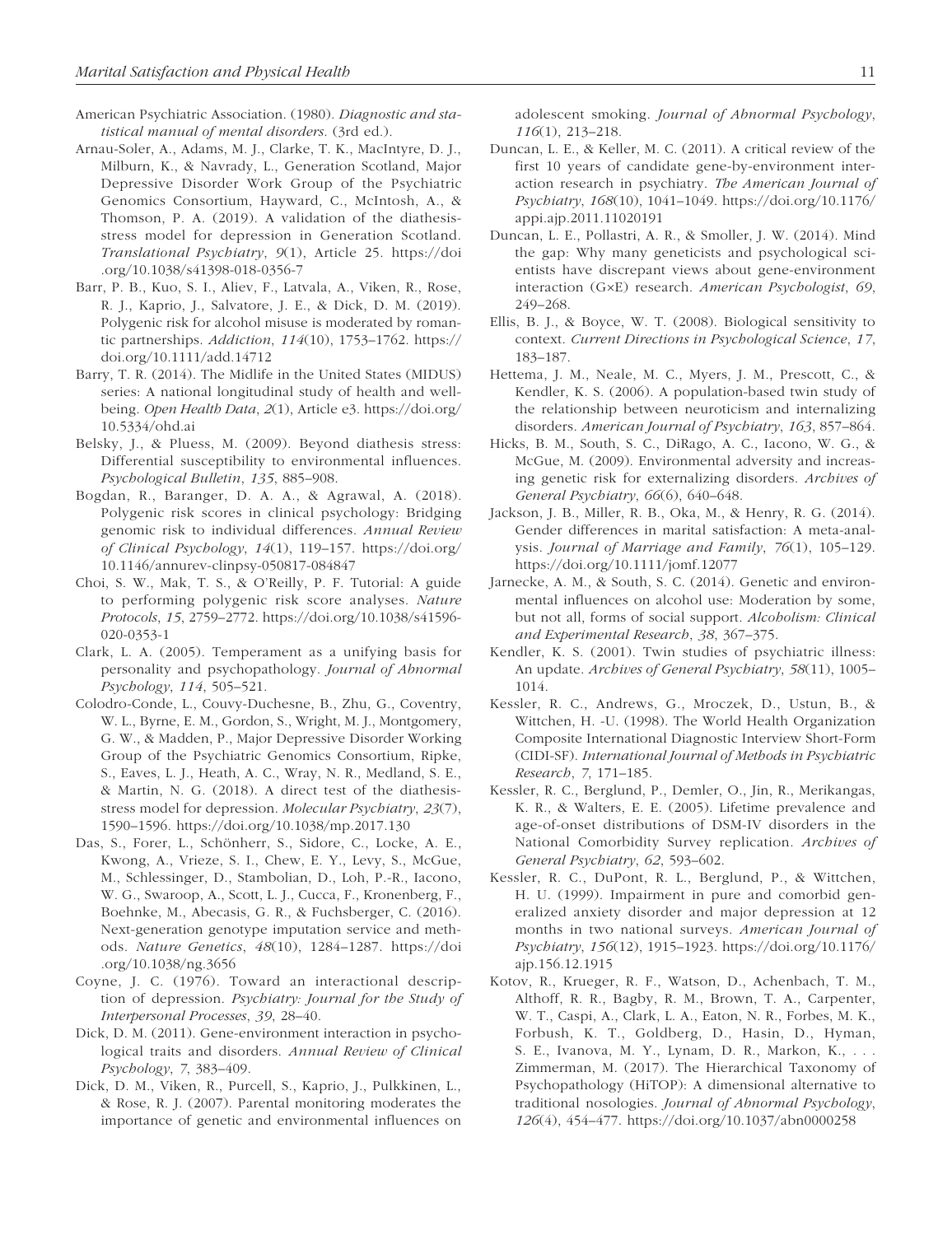- Kramer, M. D., Krueger, R. F., & Hicks, B. M. (2008). The role of internalizing and externalizing liability factors in accounting for gender differences in the prevalence of common psychopathological syndromes. *Psychological Medicine*, *38*(1), 51–61.
- Lahey, B. B. (2009). Public health significance of neuroticism. *American Psychologist*, *64*(4), 241–256.
- Leonard, K. E., & Eiden, R. D. (2007). Marital and family processes in the context of alcohol use and alcohol disorders. *Annual Review of Clinical Psychology*, *3*, 285–310.
- Loh, P.-Ru, Danecek, P., Palamara, P. F., Fuchsberger, C., Reshef, Y. A., Finucane, H. K., Schoenherr, S., Forer, L., McCarthy, S., Abecasis, G. R., Durbin, R., & Price, A. L. (2016). Reference-based phasing using the Haplotype Reference Consortium panel. *Nature Genetics*, *48*(11), 1443–1448. https://doi.org/10.1038/ng.3679
- Long, J. (2019). *interactions: Comprehensive, user-friendly toolkit for probing interactions* (Version 1.1.1) [Computer software]. Comprehensive R Archive Network. https:// cran.r-project.org/package=interactions
- Mann, F. D., DeYoung, C. G., & Krueger, R. F. (2019). Patterns of cumulative continuity and maturity in personality and well-being: Evidence from a large longitudinal sample of adults. *Personality and Individual Differences*, *169*, Article 109737. https://doi.org/10.1016/j.paid.2019 .109737
- McCarthy, S. E., McCombie, W. R., & Corvin, A. (2014). Unlocking the treasure trove: From genes to schizophrenia biology. *Schizophrenia Bulletin*, *40*(3), 492–496. https://doi.org/10.1093/schbul/sbu042
- Mullins, N., Power, R. A., Fisher, H. L., Hanscombe, K. B., Euesden, J., Iniesta, R., Levinson, D. F., Weissman, M. M., Potash, J. B., Shi, J., Uher, R., Cohen-Woods, S., Rivera, M., Jones, L., Jones, I., Craddock, N., Owen, M. J., Korszun, A., Craig, I. W., Farmer, A. E., . . . Lewis, C. M. (2016). Polygenic interactions with environmental adversity in the aetiology of major depressive disorder. *Psychological Medicine*, *46*(4), 759–770. https://doi .org/10.1017/s0033291715002172
- Musliner, K. L., Seifuddin, F., Judy, J. A., Pirooznia, M., Goes, F. S., & Zandi, P. P. (2015). Polygenic risk, stressful life events and depressive symptoms in older adults: A polygenic score analysis. *Psychological Medicine*, *45*(8), 1709– 1720. https://doi.org/10.1017/s0033291714002839
- Newman, M. G., Llera, S. J., Erickson, T. M., Przeworski, A., & Castonguay, L. G. (2013). Worry and generalized anxiety disorder: A review and theoretical synthesis of evidence on nature, etiology, mechanisms, and treatment. *Annual Review of Clinical Psychology*, *9*, 275–297. https://doi .org/10.1146/annurev-clinpsy-050212-185544
- Peyrot, W. J., Van der Auwera, S., Milaneschi, Y., Dolan, C. V., Madden, P. A. F., Sullivan, P. F., Strohmaier, J., Ripke, S., Rietschel, M., Nivard, M. G., Mullins, N., Montgomery, G. W., Henders, A. K., Heat, A. C., Fisher, H. L., Dunn, E. C., Byrne, E. M., & Air, T. A., Major Depressive Disorder Working Group of the Psychiatric Genomics Consortium, . . . Penninx, B. (2018). Does childhood trauma moderate polygenic risk for depression? A meta-analysis of 5765 subjects from the psychiatric genomics CONSORTIUM.

*Biological Psychiatry*, *84*(2), 138–147. https://doi .org/10.1016/j.biopsych.2017.09.009

- Plomin, R., DeFries, J. C., Knopik, V., & Neiderhiser, J. M. (2013). *Behavioral genetics* (6th ed.). Worth Publishers.
- Purcell, S. (2002). Variance components models for geneenvironment interaction in twin analysis. *Twin Research*, *5*, 554–571.
- Purcell, S., & Chang, C. (2017). *Plink* (Version 1.9beta) [Computer software]. https://www.cog-genomics.org/ plink/1.9/
- Purcell, S., Neale, B., Brown, K. Todd, Thomas, L., Ferreira, M. A. R., Bender, D., Maller, J., Sklar, P., Bakker, P. I. W., de Daly, M. J., & Sham, P. C. (2007). PLINK: A tool set for whole-genome association and population-based linkage analyses. *The American Journal of Human Genetics*, *81*(3), 559–575. https://doi.org/10.1086/519795
- Racine, S. E., Burt, S. A., Iacono, W. G., McGue, M., & Klump, K. L. (2011). Dietary restraint moderates genetic influences on binge eating. *Journal of Abnormal Psychology*, *120*, 119–128.
- R Core Team. (2020). *R: A language and environment for statistical computing* (Version 3.6.3) [Computer software]. Vienna, Austria: R Foundation for Statistical Computing.
- Roemer, L., Molina, S., & Borkovec, T. D. (1997). An investigation of worry content among generally anxious individuals. *Journal of Nervous and Mental Disease*, *185*(5), 314–319. https://doi.org/10.1097/00005053-199705000-00005
- Ryff, C. D., & Krueger, R. F. (Eds.). (2018). *The Oxford handbook of integrative health science*. Oxford University Press.
- South, S. C. (2021). Pathology in relationships. *Annual Review of Clinical Psychology*. Advance online publication. https://doi.org/10.1146/annurev-clinpsy-081219-115420
- South, S. C., Hamdi, N. R., & Krueger, R. F. (2017). Biometric modeling of gene-environment interplay: The intersection of theory and method and applications for social inequality. *Journal of Personality*, *85*(1), 22–37. https:// doi.org/10.1111/jopy.12231
- South, S. C., Jarnecke, A. M., & Vize, C. E. (2018). Sex differences in the Big Five model personality traits: A behavior genetics exploration. *Journal of Research in Personality*, *74*, 158–165. https://doi.org/10.1016/j.jrp.2018.03.002
- South, S. C., & Krueger, R. F. (2008). Marital quality moderates genetic and environmental influences on the internalizing spectrum. *Journal of Abnormal Psychology*, *117*, 826–837.
- South, S. C., & Krueger, R. F. (2011). Genetic and environmental influences on internalizing psychopathology vary as a function of economic status. *Psychological Medicine*, *41*, 107–118.
- South, S. C., Krueger, R. F., & Iacono, W. G. (2011). Understanding general and specific connections between psychopathology and marital distress: A model based approach. *Journal of Abnormal Psychology*, *120*, 935–947.
- South, S. C., Turkheimer, E., & Oltmanns, T. F. (2008). Personality disorder symptoms and marital functioning. *Journal of Consulting and Clinical Psychology*, *76*(5), 769–780.
- Tuvblad, C., Grann, M., & Lichtenstein, P. (2006). Heritability for adolescent antisocial behavior differs with socioeconomic status: Gene-environment interaction. *Journal of Child Psychology and Psychiatry*, *47*, 734–743.